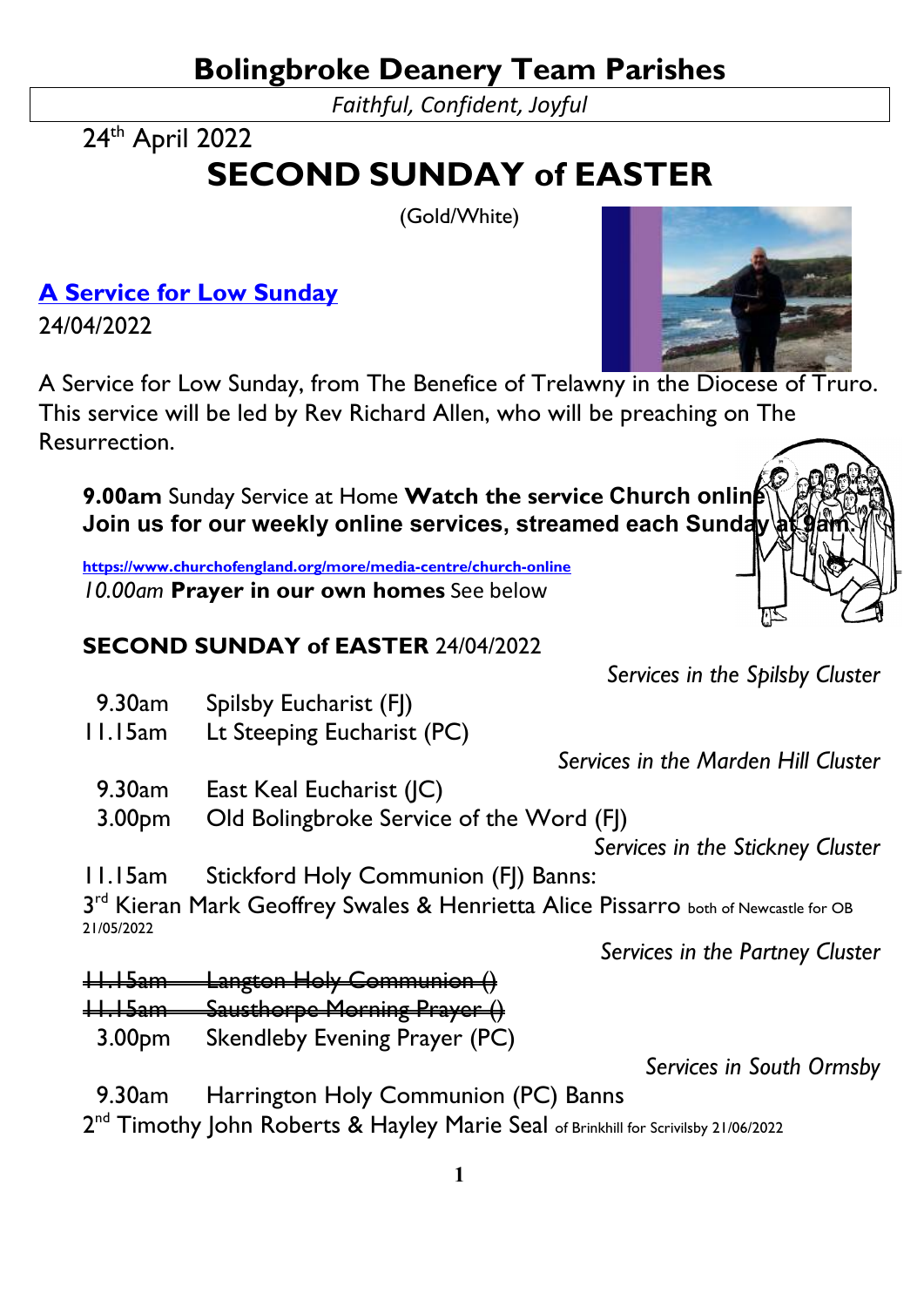## **Monday St Mark**

12.00noon Tetford: Claire Vines' Funeral

2.00pm St James Spilsby Annual Parochial Church Meeting

**Tuesday** St George Transferred

12.00noon West Keal: June Gibson's Funeral

**Wednesday Christina Rossetti** 27 April Poet, 1894

10.30am Spilsby Eucharist

- 4.15pm Team Meeting
- 7.00pm Deanery Synod via Zoom

**Thursday Peter Chanel** 28 April Missionary in the South Pacific, Martyr, 1841 **Friday Catherine of Siena** 29 April Teacher of the Faith, 1380

12noon Partney: Peter Beardow's BofA

7.00pm Mavis Enderby's Annual Parochial Church Meeting

**Saturday Pandita Mary Ramabai** 30 April Translator of the Scriptures, 1922

## **10.00am Spilsby: Open Meeting Bolingbroke Deanery on the next stage ofg our journey**

## **Bolingbroke Churches on line:**

We will continue to publish a short video on YouTube and link it to our website. **Our Web Site** *<http://lincoln.ourchurchweb.org.uk/spilsby/index.php>* **Bolingbroke Team Churches - watch our videos**  [https://www.youtube.com/channel/UCqTDWzvL2jxeB6ESF-aP9Nw?view\\_as=subscriber](https://www.youtube.com/channel/UCqTDWzvL2jxeB6ESF-aP9Nw?view_as=subscriber)

## **THIRD SUNDAY of EASTER** 01/05/2022

- 9.30am Hundleby Morning Worship (FJ)
- 10.00am Spilsby Morning Prayer (PMcL)
- 11.15am Halton Holegate Eucharist (PC)
- 3.00pm Great Steeping Eucharist (PC)

*Services in the Marden Hill Cluster*

- 9.30am East Keal Holy Communion (PC) Banns
- Ist Joseph Andrew Motley & Sophie Louise Potter West Keal 18th June

*Services in the Stickney Cluster*

- 11.15am Stickney Morning Worship (FJ) Banns:
- Ist Joseph Edward Young & Lucy Emma Meyer Stickney 18th June
- I<sup>st</sup> Stephen James McArthur & Samantha Jane Wooding Stickney 25t June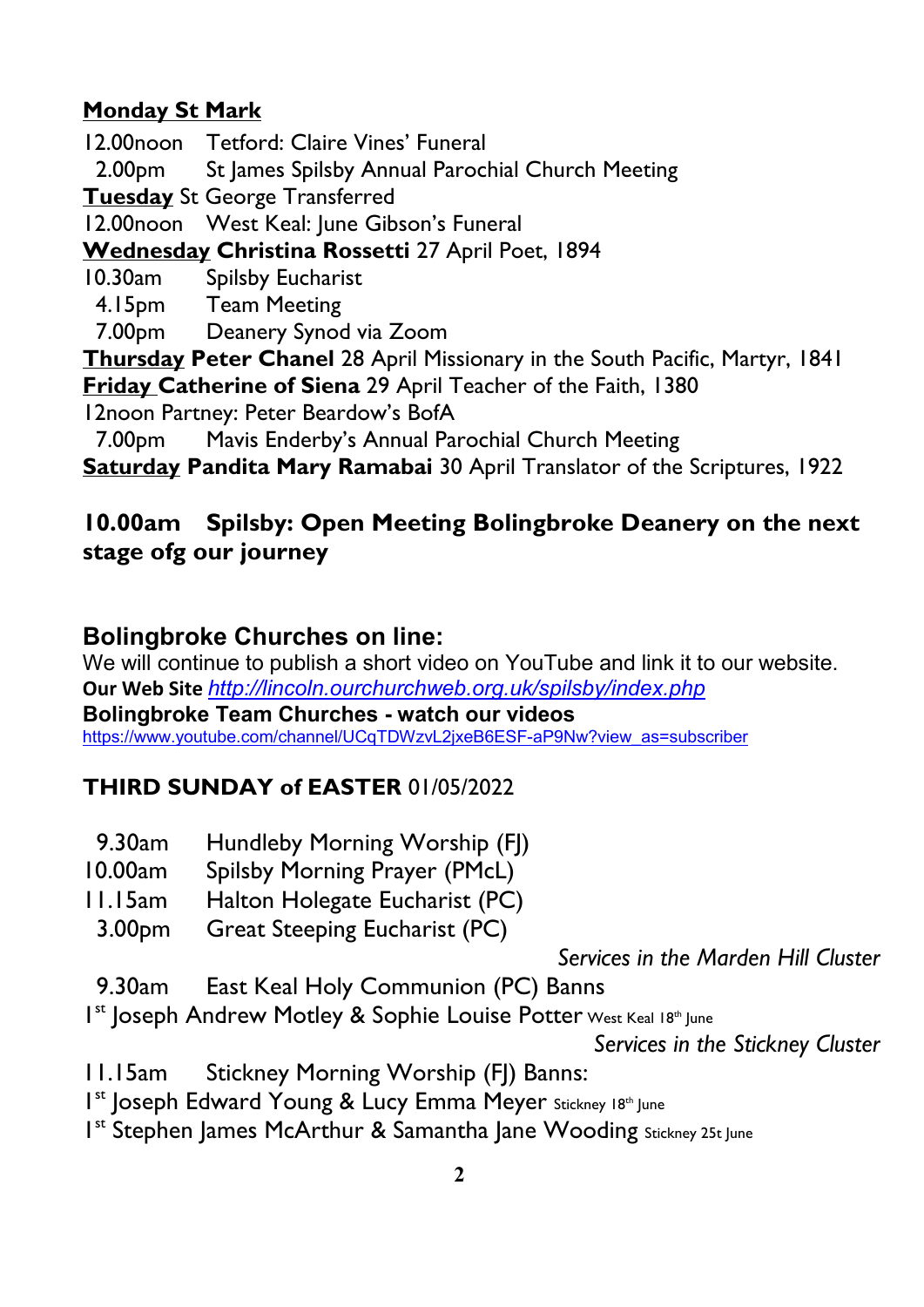- 11.15am Partney Holy Communion (TMcL)
	- 3.00pm Scremby Holy Communion (TMcL)

*Services in the South Ormsby Cluster*

- 9.30am Ruckland Holy Communion (TMcL) Banns:
- 3<sup>rd</sup> Timothy John Roberts & Hayley Marie Seal of Brinkhill for Scrivilsby 21/06/2022

## **Spilsby Daily 8am Morning Prayer & at Noon God of love, turn our hearts to Your ways and give us peace. Amen**

### *The sick at home or in hospital,*

Nigel Worth, Kathleen, Molly, Veronica, Dorothy, Maggie J. Betty Brawn, Tristan, Michael P, Joan T. Mark, Jossie Lee, June, Hilary, Michael, Harriet, Rose L., Abby, Sheila Janes, Fleur, Mary, Jeff Mason, Rosie, Bob, (Baby) Chloe Lear, Lawrence, Ann Howman, John Prince, Sylvia Bonsey, Anthea B, Jo & John, Bessie Reddin, Mary Julyan, Norman Huntingford, Kerry Brown, Roy Harrison.

*The Departed:* Ian Whitworth, June Gibson, Claire Vines, Elizabeth Bibbings, Mark Baumber, Barry Hudson.

**Anniversary** Carol Tobbias, Geoffery Elphic, Janet Bucknell, Doris Tuplin, Pauline Nash, Mickey Grant, Harold Cresswell, Peter Parr, Daisy Drinkell, Enid Kisby, Beryl Derby, Fr Adrian Sullivan, Jean Kelly. Raymond Ward, Graham Moles. Madge Gregory, John Large, Phylis Bauer, Audrey Rogers, Jacqueline Handcock, David Dawson, Albert Padley, Frank Senneck, John & Lizzy, Terry Hill, Mark Faulkner, Barry Arnold, Peter Gibson, David Slater, Audrey Murden Robin Healey, Roy Evers, Sylvia Page, Alistair Miller, Shirley Holderness Sylvia Emerson, June Acaster, Vera Wroe, Cliff Royston, Gill Rymer, Rodney Dodds, June Wilkinson, Lawrence Fenwick, Bill Short, Jean Timmings, Gwen Worth, Sheila Mee, Lillie Marriott, Edna Brammer, Michael Dobson, Nev Chamberlain, Dorothy Haseldon, Thomas Litster, Bob Kirk, Georgina English, Gill Denniff, John Milliken, Emma Masterton, David Mason, Jacylin Shaw, Sandra Gorham, John Hudson, Jean Jeffries, Ann Hicks, Janet Enderby, Prince Philip, +Robert Hardy (Bishop of Lincoln 1987- 2001), Beryl White.

| Sunday 24th                      | When it was evening on that day, the first day of the week, |
|----------------------------------|-------------------------------------------------------------|
| 2 <sup>nd</sup> Sunday of Easter | and the doors of the house where the disciples had met were |
|                                  | locked for fear of the Jews, Jesus came and stood among     |
| <b>Press/media</b>               | them and said, "Peace be with you." John 20: 19             |
|                                  |                                                             |
|                                  | The Anglican Church of Papua New Guinea                     |
| Monday 25 <sup>th</sup>          | The Deanery of Lawres - Rural Dean: Revd Richard            |
| <b>Mark the Evangelist</b>       | <b>Crossland, Lay Chair: Mr Russ Coulter</b>                |
|                                  | Pray for the ongoing discussions in the Time to Change      |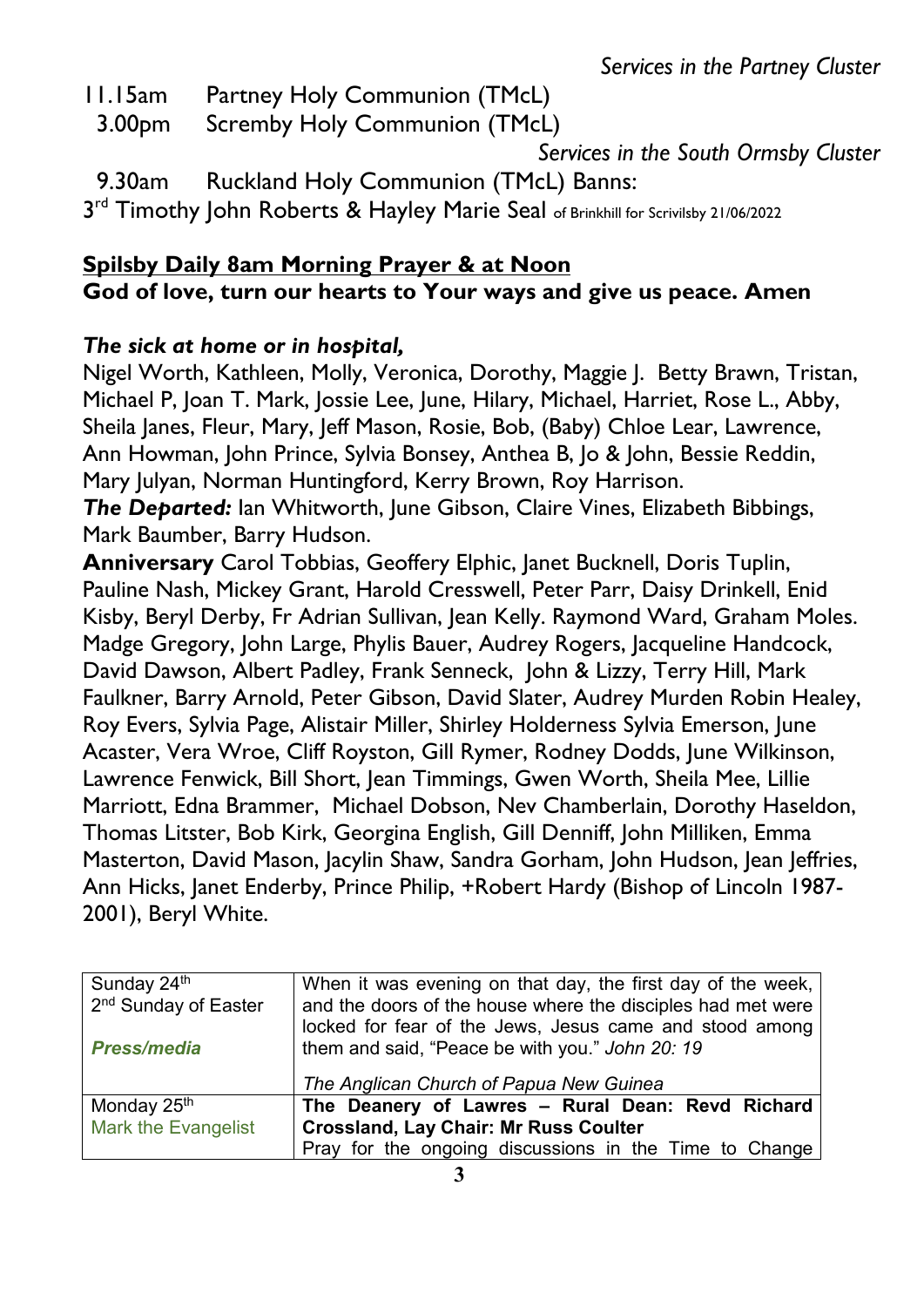| <b>Prisons</b>                                                                                 | Together process and for an awareness of God's leading.                                                                                                                                           |
|------------------------------------------------------------------------------------------------|---------------------------------------------------------------------------------------------------------------------------------------------------------------------------------------------------|
|                                                                                                | The Diocese of Lagos Mainland - The Church of Nigeria<br>(Anglican Communion) (Lagos Province)                                                                                                    |
| Tuesday 26 <sup>th</sup><br>George, Martyr, Patron<br>England,<br>c.304<br>of<br>(Transferred) | <b>Church Schools in the Deanery of Lawres</b><br>Dunholme St Chad's, Fiskerton, Hackthorn, Nettleham,<br>Reepham, Scampton, Scothern Ellison Boulters, Welton St<br>Mary's, Welton William Farr. |
| <b>Social Services</b>                                                                         | <b>Trusts Committee</b>                                                                                                                                                                           |
|                                                                                                | The Diocese of Lagos West - The Church of Nigeria<br>(Anglican<br>Communion) (Lagos Province)                                                                                                     |
| Wednesday 27th<br>Christina<br>Rossetti,<br>Poet, 1894                                         | The South Lawres Group - Revd Penny Green<br>Pray for the preparations for the Open Churches Festival next<br>month and the people who will visit our churches.                                   |
| <b>Tourism</b>                                                                                 | <b>Clergy Housing Committee</b><br><b>Assets Committee</b>                                                                                                                                        |
|                                                                                                | The Diocese of Lahore – The (united) Church of Pakistan                                                                                                                                           |
| Thursday 28 <sup>th</sup><br>Peter<br>Chanel,<br>Missionary in the South                       | The Owmby & Springline Group - In Vacancy<br>Pray for all the people who are helping us keep our services<br>running whilst in vacancy.                                                           |
| Pacific, Martyr, 1841                                                                          | <b>Financial Reporting Advisory Panel</b><br><b>Rural Deans</b>                                                                                                                                   |
| <b>Universities</b><br>and<br><b>Colleges</b>                                                  | The Diocese of Lainya - The Province of the Episcopal<br>Church<br>of South Sudan (Cantral Equatoria Province)                                                                                    |
| Friday 29th<br>Catherine<br>of<br>Siena,<br>Teacher of the Faith,                              | <b>Nettleham - Revd Richard Crossland</b><br>Pray for all the people who give their time to lead us in<br>worship together.                                                                       |
| 1380<br>Young<br><b>Peoples</b><br><b>Uniformed</b><br><b>Organisations</b>                    | The Diocese on the Lake - The Church of Nigeria (Anglican<br>Communion) (Owerri Province)                                                                                                         |
|                                                                                                |                                                                                                                                                                                                   |
| Saturday 30th<br>Pandita<br>Mary<br>Ramabai, Translator of                                     | Welton & Dunholme with Scothern - Revd Adam Watson<br>Pray for all who run and support out monthly Vinyl nights<br>which help us connect with the local community.                                |
| the Scriptures, 1922<br><b>Youth and Children's</b><br><b>Work</b>                             | The Diocese of Lango – The Church of the Province of<br>Uganda                                                                                                                                    |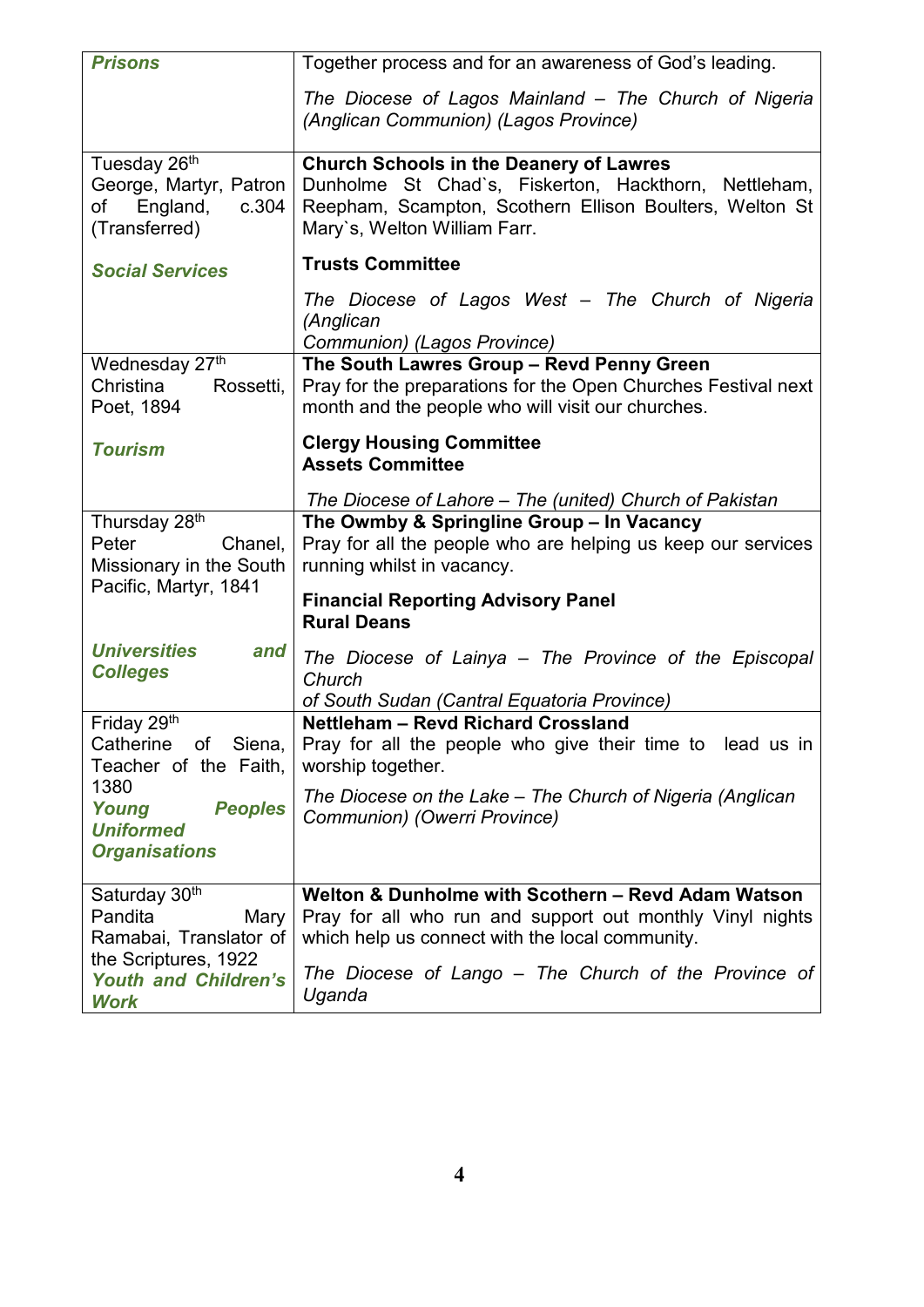# **Bolingbroke Team Ministry Easter II Service of the Word**



Come, let us find the risen Lord.

Come with your whole self, with your worries and your successes, your fears and your joys, your questions and your answers.

Come, all who are excited and all who are anxious.

Come, all who are confident and all who are searching.

God will meet us here.

*Hymn:* 

**This joyful Eastertide, away with sin and sorrow! My Love, the Crucified, has sprung to life this morrow.** *Had Christ, that once was slain, ne'er burst his three-day prison, our faith had been in vain; but now hath Christ arisen, arisen, arisen, arisen.*

**My flesh in hope shall rest, and for a season slumber, till trump from east to west shall wake the dead in number.**

**Death's flood hath lost its chill, since Jesus crossed the river: Lover of souls, from ill my passing soul deliver.**

*Words: George Ratcliffe Woodward (1848 – 1934)*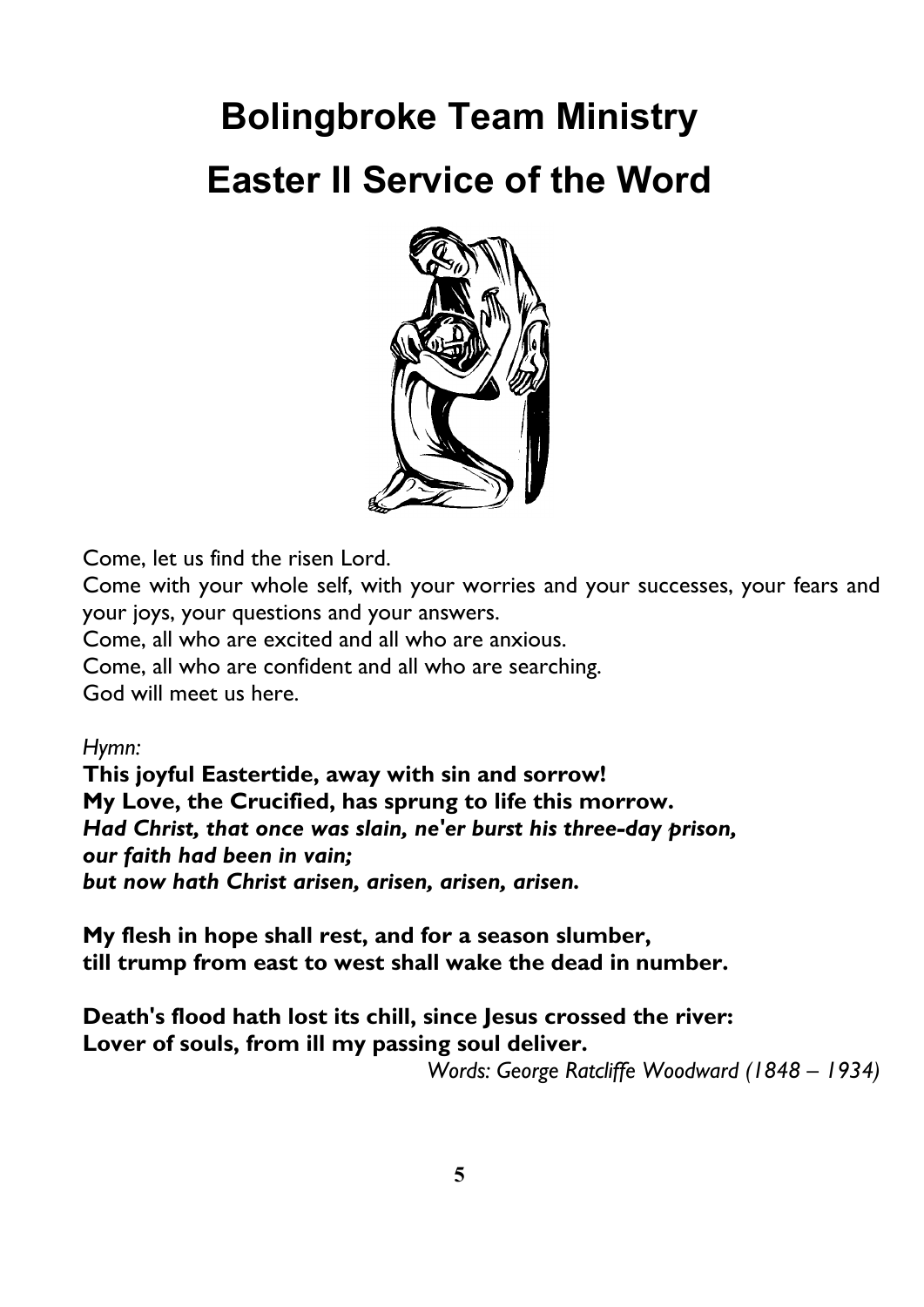#### *Prayer of Confession*

Like Mary at the empty tomb, we fail to grasp the wonder of your presence.

Lord, have mercy. **Lord, have mercy.**

Like the disciples behind locked doors, we are afraid to be seen as your followers. Christ, have mercy. **Christ, have mercy.**

Like Thomas in the upper room, we are slow to believe.

Lord, have mercy. **Lord, have mercy.**

#### *Assurance of Pardon*

May the Father of all mercies cleanse us from our sins, and restore us in his image to the praise and glory of his name, through Jesus Christ our Lord. Amen.

#### *Reading:* Acts 5:27 – 42

When they had brought Peter and the apostles, they had them stand before the council. The high priest questioned them, saying, 'We gave you strict orders not to teach in this name, yet here you have filled Jerusalem with your teaching and you are determined to bring this man's blood on us.' But Peter and the apostles answered, 'We must obey God rather than any human authority. The God of our ancestors raised up Jesus, whom you had killed by hanging him on a tree. God exalted him at his right hand as Leader and Saviour, so that he might give repentance to Israel and forgiveness of sins. And we are witnesses to these things, and so is the Holy Spirit whom God has given to those who obey him.'

When they heard this, they were enraged and wanted to kill them. But a Pharisee in the council named Gamaliel, a teacher of the law, respected by all the people, stood up and ordered the men to be put outside for a short time. Then he said to them, 'Fellow-Israelites, consider carefully what you propose to do to these men. For some time ago Theudas rose up, claiming to be somebody, and a number of men, about four hundred, joined him; but he was killed, and all who followed him were dispersed and disappeared. After him Judas the Galilean rose up at the time of the census and got people to follow him; he also perished, and all who followed him were scattered. So in the present case, I tell you, keep away from these men and let them alone; because if this plan or this undertaking is of human origin, it will fail; but if it is of God, you will not be able to overthrow them—in that case you may even be found fighting against God!'

They were convinced by him, and when they had called in the apostles, they had them flogged. Then they ordered them not to speak in the name of Jesus, and let them go. As they left the council, they rejoiced that they were considered worthy to suffer dishonour for the sake of the name. And every day in the temple and at home they did not cease to teach and proclaim Jesus as the Messiah.

*Hymn*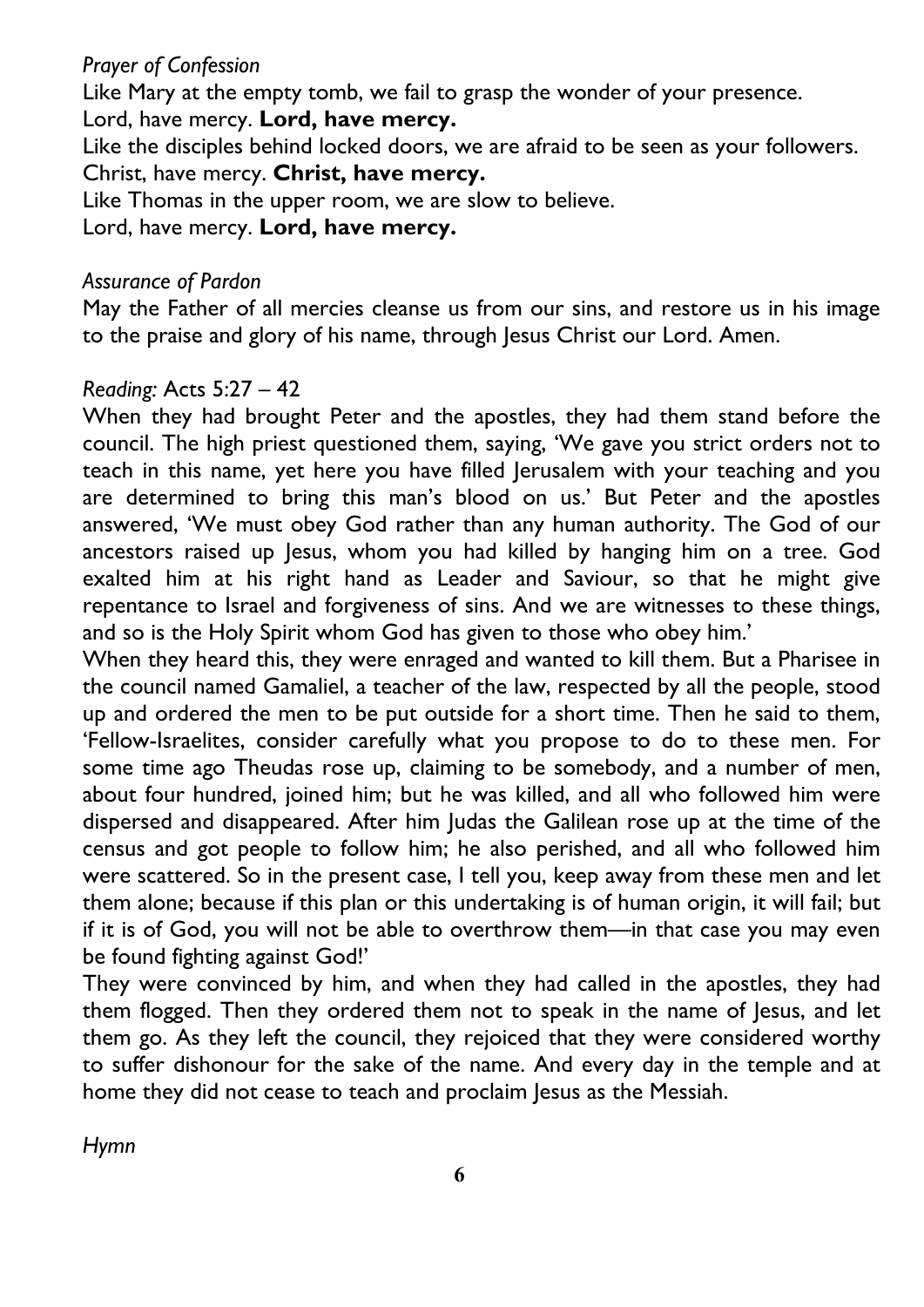**I believe in Jesus. I believe he is the Son of God I believe he died and rose again. I believe he paid for us all And I believe he is here now, standing in our midst Here with the power to heal now and the grace to forgive**

#### **I believe in you Lord. I believe you are the Son of God I believe you died and rose again. I believe you paid for us all. And I believe you are here now standing in our midst Here with the power to heal now and the grace to forgive**

*Words: Marc Nelson*

#### *Reading*: John 20:19-31

When it was evening on that day, the first day of the week, and the doors of the house where the disciples had met were locked for fear of the Jews, Jesus came and stood among them and said, 'Peace be with you.' After he said this, he showed them his hands and his side. Then the disciples rejoiced when they saw the Lord. Jesus said to them again, 'Peace be with you. As the Father has sent me, so I send you.' When he had said this, he breathed on them and said to them, 'Receive the Holy Spirit. If you forgive the sins of any, they are forgiven them; if you retain the sins of any, they are retained.'

But Thomas (who was called the Twin), one of the twelve, was not with them when Jesus came. So the other disciples told him, 'We have seen the Lord.' But he said to them, 'Unless I see the mark of the nails in his hands, and put my finger in the mark of the nails and my hand in his side, I will not believe.'

A week later his disciples were again in the house, and Thomas was with them. Although the doors were shut, Jesus came and stood among them and said, 'Peace be with you.' Then he said to Thomas, 'Put your finger here and see my hands. Reach out your hand and put it in my side. Do not doubt but believe.' Thomas answered him, 'My Lord and my God!' Jesus said to him, 'Have you believed because you have seen me? Blessed are those who have not seen and yet have come to believe.'

Now Jesus did many other signs in the presence of his disciples, which are not written in this book. But these are written so that you may come to believe that Jesus is the Messiah, the Son of God, and that through believing you may have life in his name.

#### *Homily from the Diocesan Website*

It is absolutely certain that Jesus did not have any management qualifications, and it is fair to say that the team he had around him was not the most cohesive unit around at the time. Probably that honour would have gone to one of the Roman Legions. But the disciples knew that, in a crisis, they could find comfort in one another's company. Or, at least, most of them did. Because in that upper room,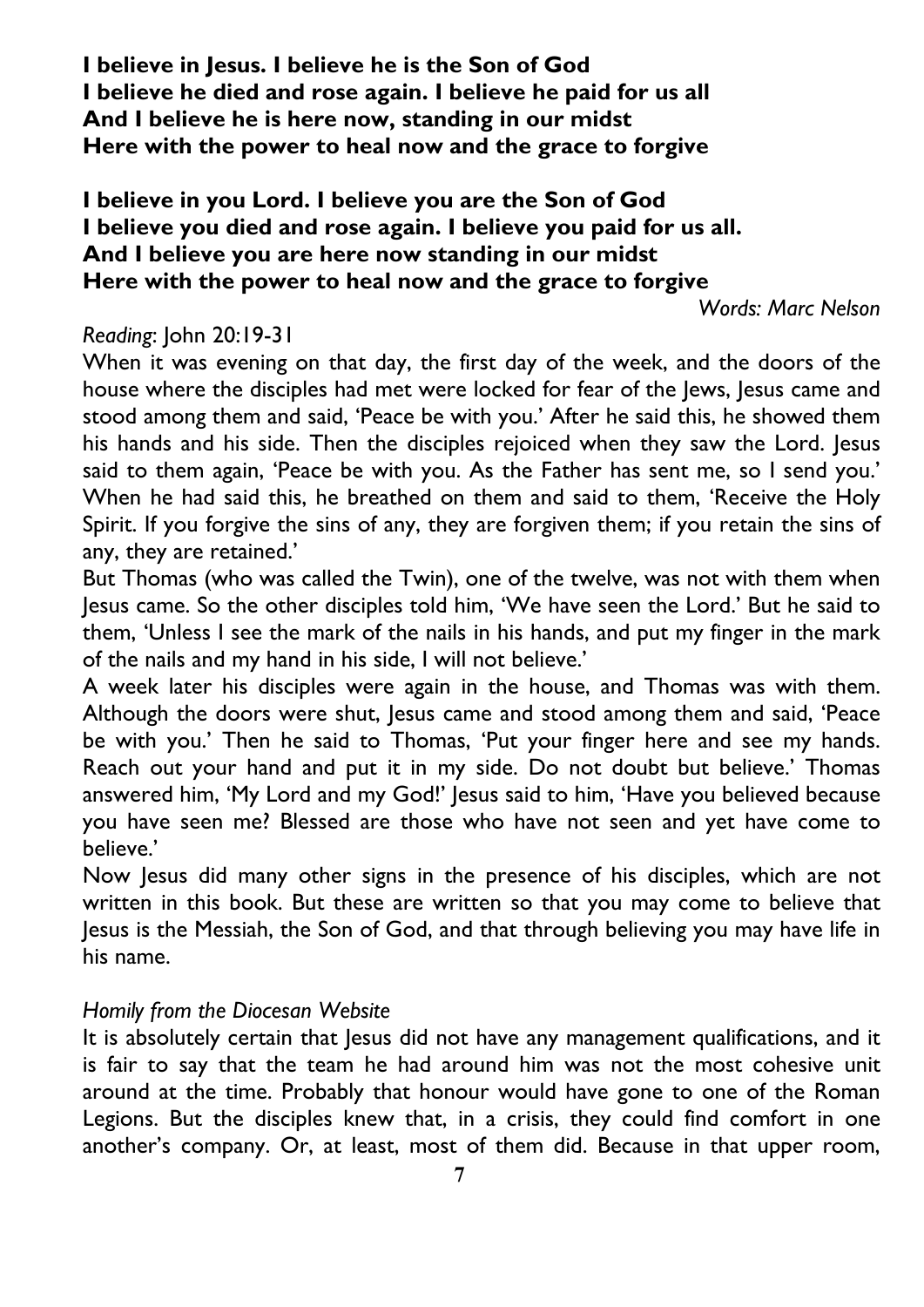where Jesus appeared to the disciples, Thomas was missing. Why? Where was he? Did he run out on his friends too, as well as Jesus?

Well, over the years, Thomas has had pretty bad press. We know him as "Doubting Thomas" but that is not the name that was given to him by the Gospel writers – they simply recorded him as Thomas the Twin. If we examine the role of Thomas in John's Gospel, who do we meet?

Do you remember the story of Lazarus, who was raised from the dead? When Jesus decided to go to Judea, to the home of Mary and Martha, the disciples were horrified – "But Rabbi", they said, "a short while ago the Jews tried to stone you, and yet you are going back there?" Thomas was a lone voice. It was Thomas who declared "Let us also go, that we may die with him." So we meet a Thomas who was quietly loyal to his master, even if that meant facing danger.

Later in John's Gospel, we meet Thomas again. This time, Jesus is teaching his disciples at the last supper, and he talks about going to prepare a place for them in his father's house. "And if I go and prepare a place for you, I will come back and take you to be with me that you also may be where I am. You know the way to the place where I am going."

And again Thomas spoke up  $-$  "Lord, we don't know where you are going, so how can we know the way?" Jesus answered "I am the way and the truth and the life. No-one comes to the Father except through me."

So we meet a Thomas who is not afraid to be totally honest with Jesus, to admit to him that he did not understand, and to get the answer to the question that probably all the disciples wanted to ask.

The third occasion we meet Thomas in John's Gospel is in the story we heard from the Gospel reading. And for the first part of the story, Thomas was not there. But I think that the glimpses of Thomas we have already seen, give an understanding of why Thomas was not there. Thomas was totally loyal to Jesus, and yet, at the crucifixion, just like all the other disciples he ran away. Thomas was not used to running away – it was alien to him - it must have shocked him to the core  $-3$  years of following Jesus disintegrated in 1 backward step. And before he could face being with the other disciples, perhaps he had first to face himself. And he had to face himself with that brutal honesty that he possessed, and reach the conclusion that perfection had passed him by. He had failed.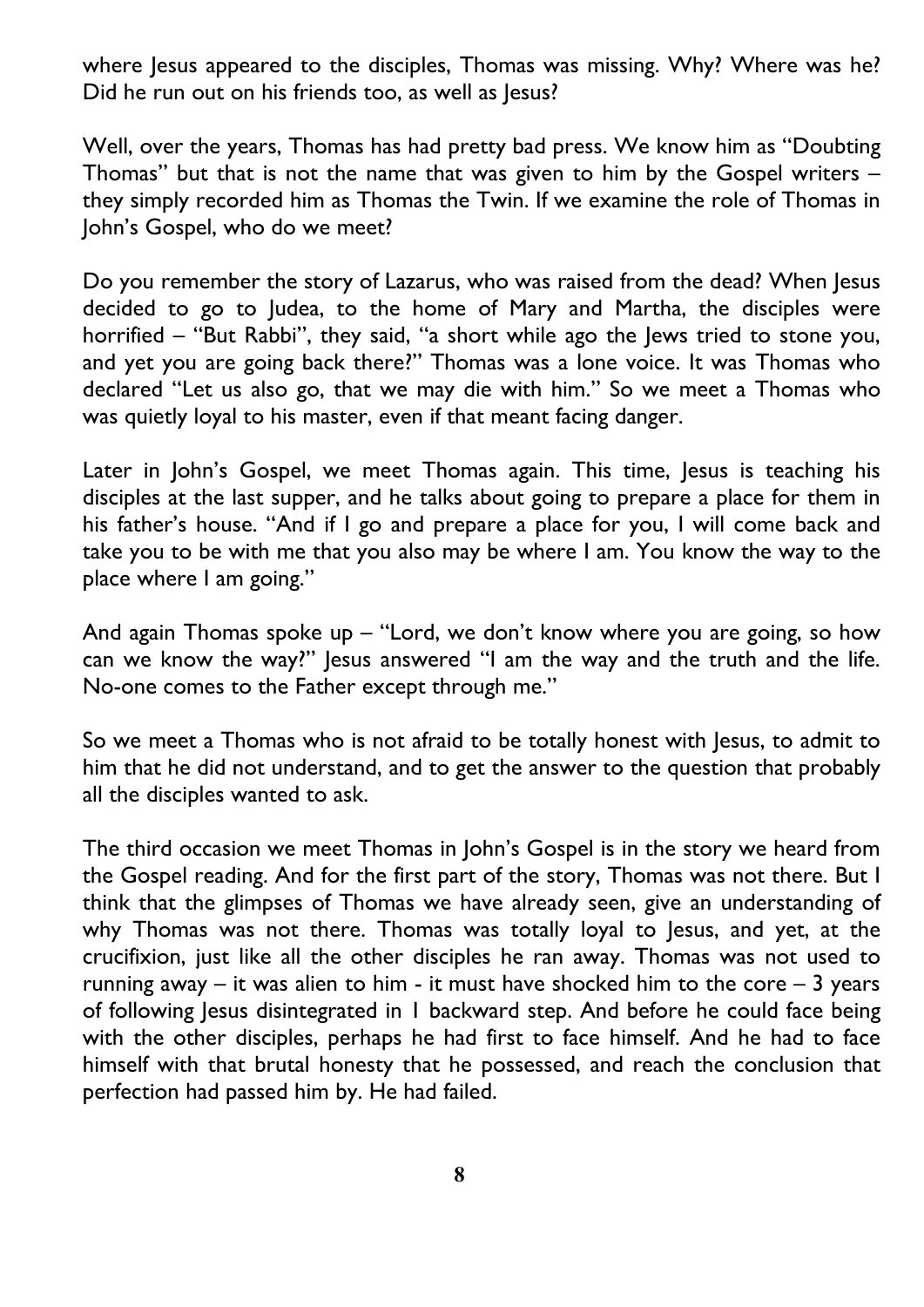And the enormity of that failure must have hit him hard – because Thomas was no Simon Peter, who opened his mouth and put his foot in it, and no doubt laughed at himself louder and longer than others laughed at him. Thomas was very different he seems to have been more of a thinker, someone who chose his words with care, who didn't open his mouth unless he had something important to say. So it should not surprise us that Thomas was not with the other disciples in the upper room on that first Easter day. Thomas needed to be on his own.

However, it is partly because he was not there, that Thomas has earned his reputation as a doubter. Is that fair?

There are times in our lives when all of us are forced into the position of having to take a long hard look at ourselves - which of us does not have moments of despair when facing up to our failures. Which of us can feel able to stand before God and assert our total loyalty to him? Which of us has never had any doubts about the Christian life we have chosen to lead? And which of us feels guilty about expressing the doubts we have.

But that is exactly what we should do – Thomas expressed his doubts "I will not believe it until I see the nail marks in his hands and put my finger where the nails were and put my hand into his side." And by expressing his doubts, he was given the opportunity to face those doubts and to come to believe. For a long time we have been encouraged to believe that doubt is wrong, that a true Christian does not have any doubts, that doubt is the absence of faith. But doubt is not the absence of faith, Thomas shows us that. It is through our doubts that our faith is strengthened.

Jesus did not criticise Thomas for his doubt. Rather, he allowed him to explore those doubts – "Put your finger here, see my hands. Reach out your hand and put it into my side. Stop doubting and believe."

Jesus did say, "Because you have seen me, you believe. Blessed are those who have not seen and yet have believed." Is that not criticism of Thomas's doubt? Probably not – criticism of Thomas's doubt would indicate that he had in some way acted differently to the other disciples in the room – and yet they too only believed when they had seen Jesus, just a week earlier. Is Jesus' comment not more of a unifying statement, bringing Thomas back into the fellowship of the disciples, who had all experienced the same thing?

It is right to admit to having fears and doubts – What matters is that despite the fears and the doubts we feel able to say, together with Thomas, 'My Lord and my God'.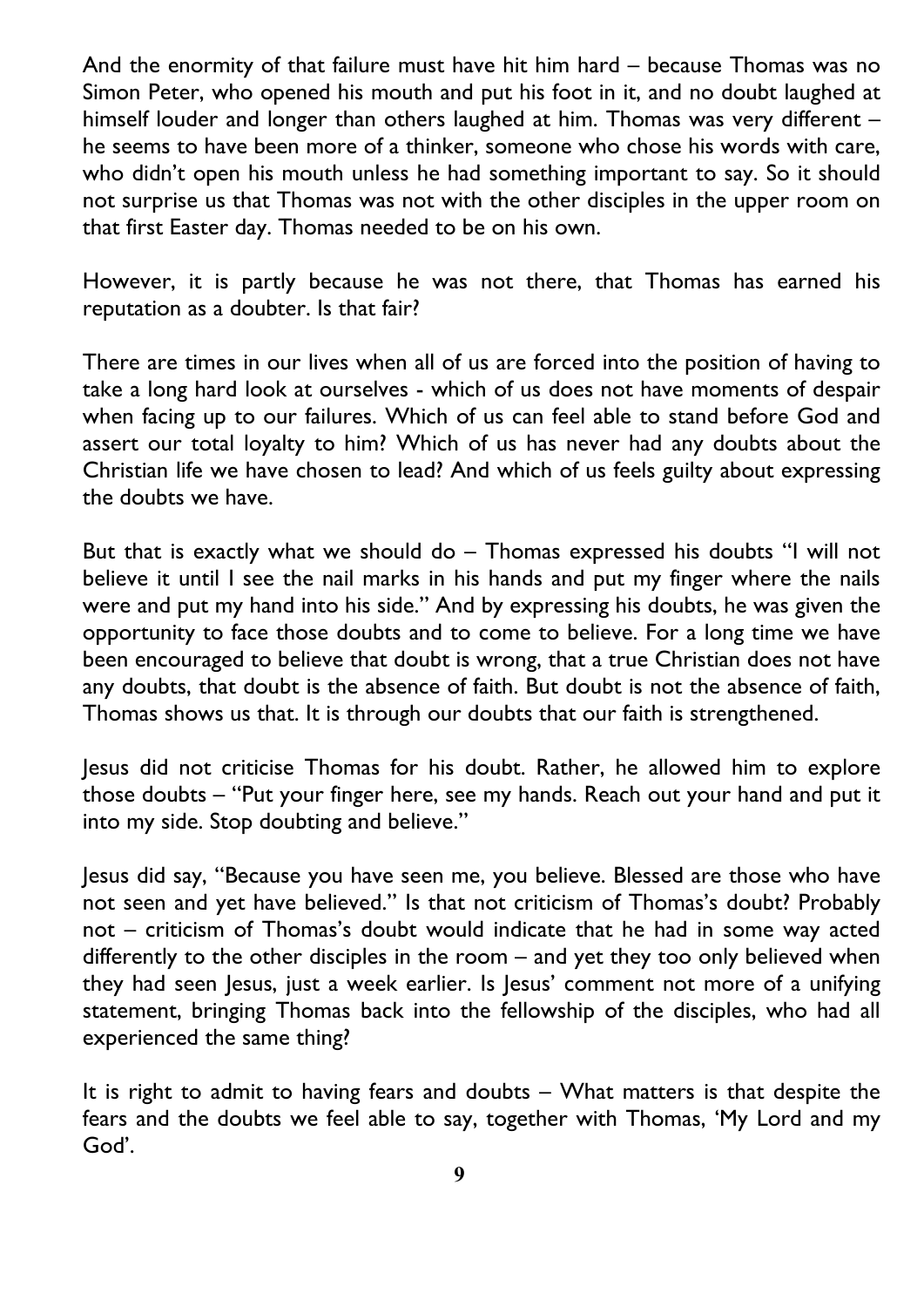#### *Questions for Reflection*

1. What fears or doubts do you have which might get in the way of nurturing your faith?

2. How has your faith developed despite the fears and doubts?

3. How might expressing our fears and doubts help us to grow as a Church?

4. Is there anything else from the passage that speaks to you not already discussed? What is it?

5. What will you do this week in your Monday-to-Saturday ministry in response to what you have heard today? #everydayfaith

#### *Declaration of Faith*

**We believe in God the Father, from whom every family in heaven and on earth is named.**

**We believe in God the Son, who lives in our hearts through faith, and fills us with his love.**

**We believe in God the Holy Spirit, who strengthens us with power from on high.**

**We believe in one God; Father, Son and Holy Spirit. Amen.**

#### *Hymn*

**How deep the Father's love for us? How vast beyond all measure? That He should give His only Son To make a wretch His treasure How great the pain of searing loss? The Father turns His face away As wounds which mar the Chosen One Bring many sons to glory**

**Behold the man upon a cross My sin upon His shoulders Ashamed I hear my mocking voice Call out among the scoffers It was my sin that held Him there Until it was accomplished His dying breath has brought me life I know that it is finished**

**I will not boast in anything No gifts, no power, no wisdom But I will boast in Jesus Christ**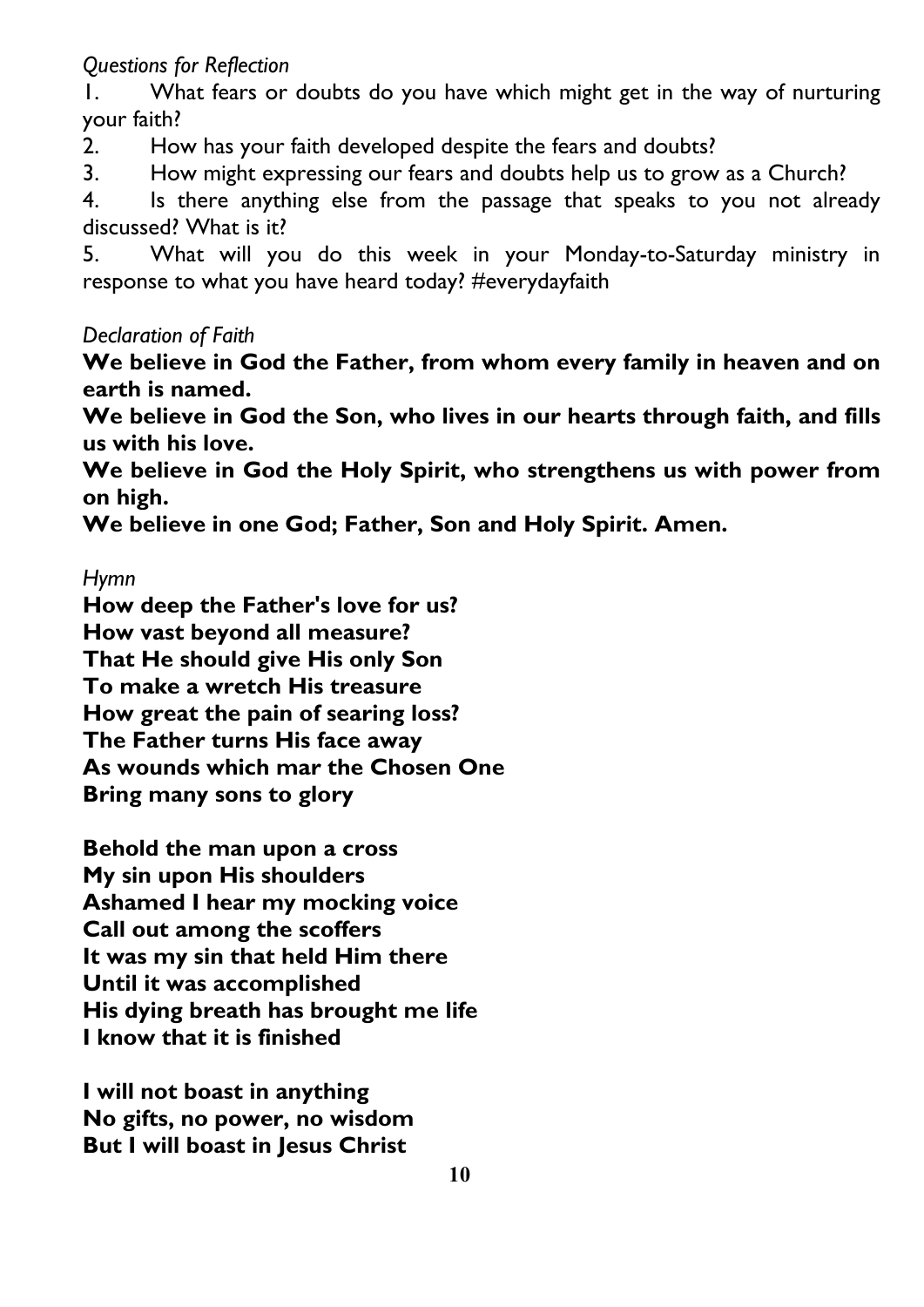#### **His death and resurrection Why should I gain from His reward? I cannot give an answer But this I know with all my heart His wounds have paid my ransom**

*Words: Stuart Townend*

#### *Prayers of Intercession*

Lord Jesus, we thank you that you are alive! We praise you for the glory of your resurrection which means that we will never be separated from you. We pause for a moment to remember times when we have known your presence in our lives this week.

Help us to look for signs of you in everything we do, wherever we go and whoever we meet this week. Keep us focussed on you, our risen triumphant Lord. Help us to kneel with Thomas and say, 'My Lord and my God'.

Lord Jesus, even when we don't have your physical presence with us:

help us to know what's real.

Lord Jesus, Thomas needed to see the wounds in your hands and side to know that you really had risen. We thank you that those scars demonstrate to us that you are a wounded God who therefore understands all our sorrows and suffering. We know that you have gone before us into the darkest places. We lift to you now all the places in our world that are suffering right now. We pray for Ukraine, still in the grip of war; we pray for Afghanistan and Yemen whose conflict and pain has gone from our news screens; we remember the victims of flooding in South Africa. In the silence we bring to you any other places of pain in our world.

Lord Jesus, your wounds remind us that you are there and that you care: help us to care for them too.

Lord, we know that when you stretched your arms out on the cross it was to show love for the whole world. Everyone matters to you. Everyone is within the realm of your love. Everyone is loved equally by you. We particularly pray for refugees and all those fleeing persecution. We ask that our government will show compassion to all those who are seeking safety and stability in our country. We pray for people that the world seems to have forgotten: the lost and alone; the housebound; those in hospital for many weeks. We pray for children living on the streets; those in the care system; those who feel unloved.

Lord Jesus, your outstretched arms tell us that you love the whole world: help us to love everyone too.

Lord, you came into that upper room, into a place full of fearful people and brought the beauty of your peace. We pray for all those we know who need your peace at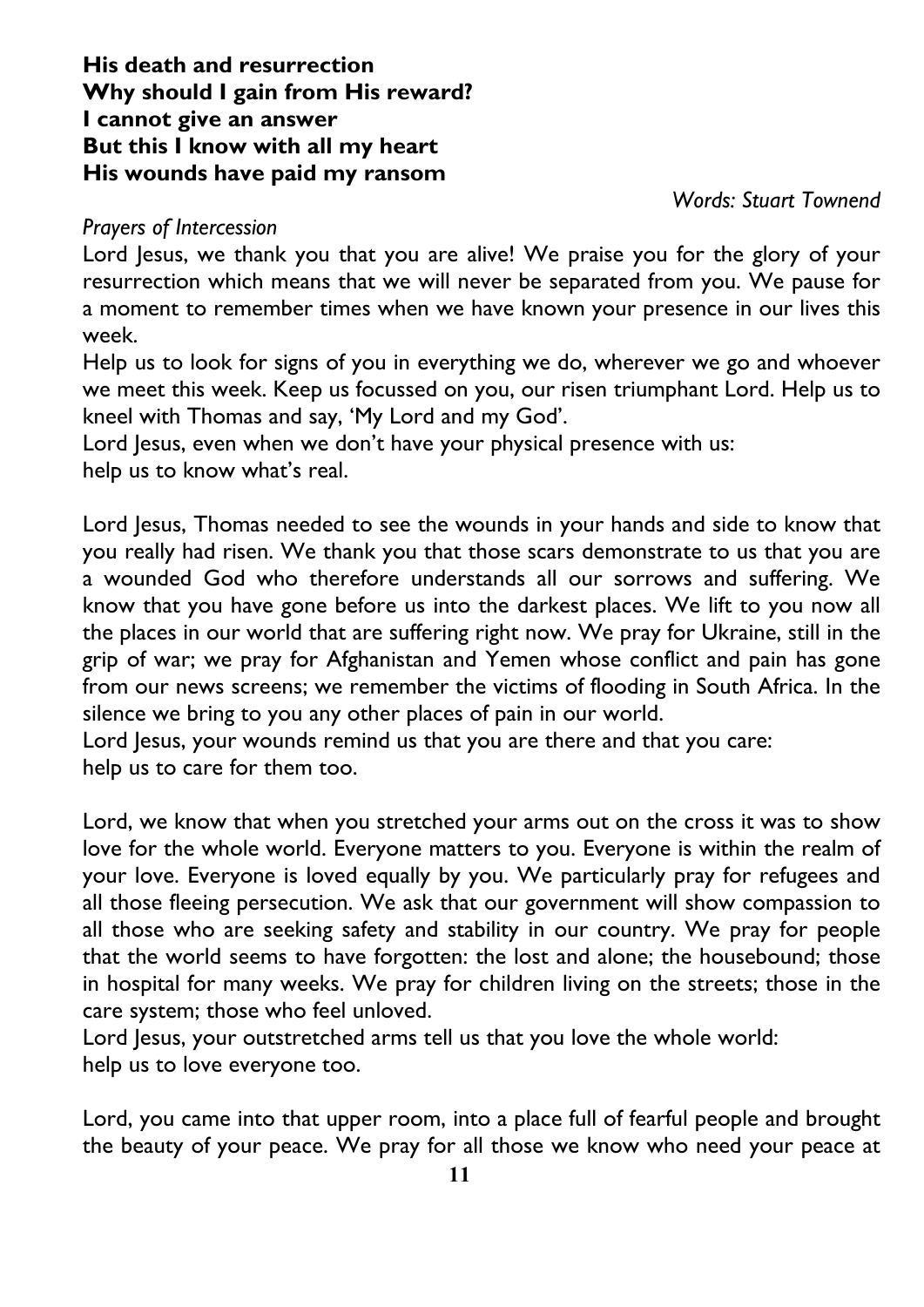the moment: those who are sick; those who are anxious and troubled; those who are sad or grieving; those who are dying; those who are facing exams soon; those who are afraid.

Lord Jesus, breathe your peace deep into their hearts:

and fill them with the knowledge of your presence.

Lord, you didn't want your disciples to keep the good news of your rising to themselves. You said to them: 'As the Father sent me, so I am sending you.' Help us not to be afraid to tell our family and friends about you. Show us who to talk to and how to show your love to those around us: at work, at school, in our streets and in our homes. We pray for all those we know who are struggling to believe that you are real and that you really rose again from the dead. Help us to share with them what we know about you and help us to show them your reality by living and loving like you did.

Lord Jesus, you give us your peace and love:

send us out to take your love and peace to others around us.

Lord Jesus, as we start a new week, take us out of our upper rooms and into the world to live and breathe your presence. Go before us into every situation we face and help us to know that you are really there. Thank you, Lord, for rising again for us: and filling our hearts with joy. Amen.

#### *Collect*

Risen Christ, for whom no door is locked, no entrance barred: open the doors of our hearts, that we may seek the good of others and walk the joyful road of sacrifice and peace, to the praise of God the Father. Amen

Gathering our prayers and praises into one, as our Saviour taught us, so we pray together:

**Our Father in heaven, hallowed be your name,**

**your kingdom come, your will be done, on earth as in heaven. Give us today our daily bread.**

**Forgive us our sins as we forgive those who sin against us.**

**Lead us not into temptation but deliver us from evil.**

**For the kingdom, the power, and the glory are yours now and for ever. Amen.**

#### *Hymn*

**Christ is made the sure foundation, and the precious cornerstone, Who, the two walls underlying, bound in each, binds both in one; holy Zion's help forever, and her confidence alone.**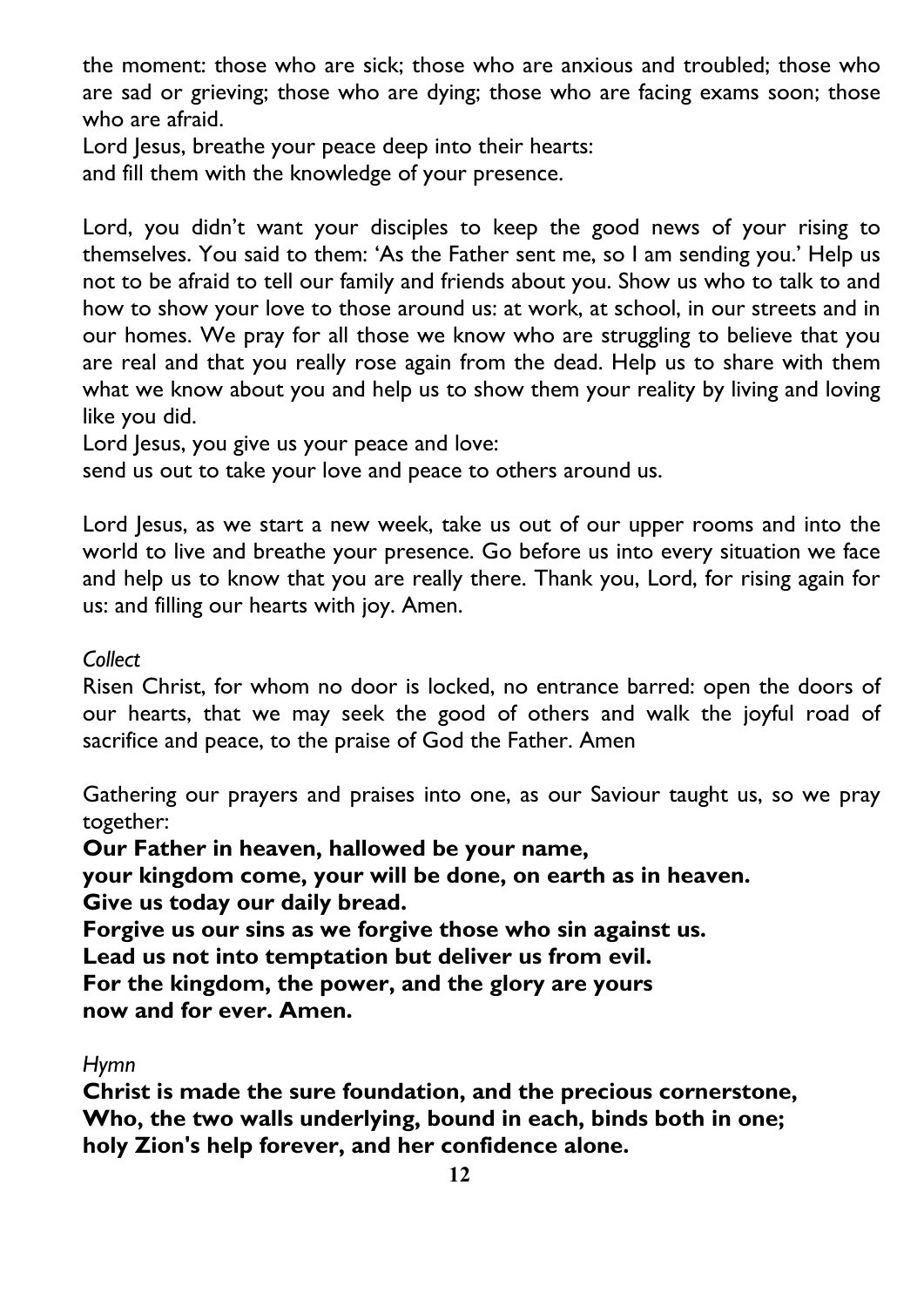**All that dedicated city, dearly loved by God on high, in exultant jubilation pours perpetual melody; God the One in Threefold glory singing everlastingly.**

**To this temple, where we call thee, come, O Lord of hosts, today: with thy wonted loving-kindness hear thy people as they pray; and thy fullest benediction shed within its walls for ay.**

**Here vouchsafe to all thy servants gifts of grace by prayer to gain Here to have and hold forever those good things their prayers obtain and hereafter in thy glory with thy blessed ones to reign**

**Laud and honour to the Father, laud and honour to the Son, laud and honour to the Spirit, ever Three and ever One, One in love, and One in splendour, while unending ages run. Amen** *(Words: tr. J M Neale)*

God beyond our understanding, yet always with us, we offer to you: our minds to think of your words and your promises; our hearts to show your love for the world; our imagination to dream big for your kingdom; our hands to work for a better world, and all of our lives to love and serve you always. Amen.

*Some items are © ROOTS for Churches Ltd (www.rootsontheweb.com) 2002-2022. Reproduced with permission.*

#### **An act of Spiritual Communion**

*You may wish to find a space for prayer in front of a cross, a candle, or a special place. You might choose to make your Spiritual Communion at a particular time of day, or after viewing a live streamed service.*

*Reflect on the day and on your relationships.*

- *What good things have come from God today? Where have I fallen short? What might I do tomorrow? You may wish to say or pray*

Lord, have mercy. Christ, have mercy. Lord, have mercy.

*Read the following words from Scripture. If you have access to today's readings for Holy Communion, you may wish to read and reflect on them.*

Jesus said, 'I am the bread of life. Whoever comes to me will never be hungry, and whoever believes in me will never be thirsty.'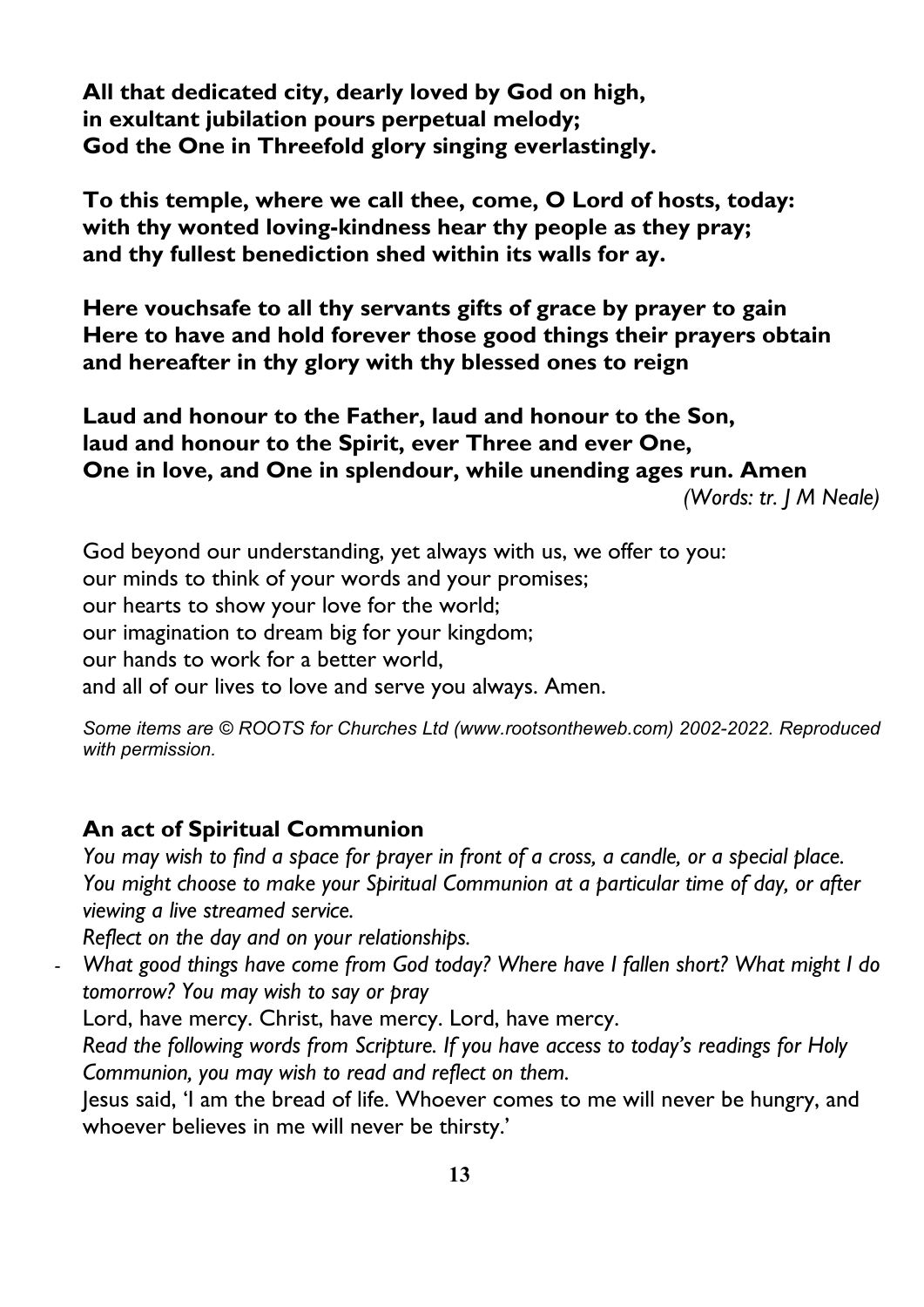*John 6.35*

*Pray for the needs of the world, for your local community, and for those close to you. End with the Lord's Prayer.*

Our Father...

*Give thanks for the saving death and resurrection of Jesus and ask him to be with you now.* Thanks be to you, Lord Jesus Christ, for all the benefits you have given me, for all the pains and insults you have borne for me. Since I cannot now receive you sacramentally, I ask you to come spiritually into my heart.

O most merciful redeemer, friend and brother, may I know you more clearly,

love you more dearly, and follow you more nearly, day by day. Amen.

*after the Prayer of St Richard of Chichester*

*Conclude with the following:*

The Lord bless us, and preserve us from all evil, and keep us in eternal life. **Amen.**

**George** 23 April Martyr, Patron of England, c.304 (Transferred to 26<sup>th</sup>) Remembered as a martyr the details of the life of George have been lost in time, although fifth century records attest his existence, and to the beginning of his commemoration. In all probability George was a soldier, and a victim of the Diocletian persecutions in Lydda, in Palestine. The known facts of his life state that George, an officer in the Roman Army, 'gave his goods to the poor, and openly confessed Christianity before the court'.

Diocletian was responsible for the most devastating and sustained persecution of the Early Church, from 303-304 AD. Only his abdication prevented more permanent damage being sustained to the Church, and many unknown Christians, like George, would have given their lives for the sake of the gospel, and would have been remembered with gratitude from that time onwards.

The more popular stories of the life and death of George can be traced back to the Eighth century. The slaying of the dragon is not connected with his name until the Twelfth century, and it may be that the origin of this story is the Greek myth of Perseus slaying a sea monster. George's story was included in the 'Golden legend' (1260), which became a popular source of 'history', and received widespread attention in the Middle Ages.

His popularity as a saint of national identity grew with the Crusades, and he became the patron saint of Soldiers. Richard I called upon him for protection before the third Crusade in 1187 and a red cross on a white background, became the 'uniform' of his crusaders and, in time, England's national flag. George was personified as the ideal knight. He was made patron of England in preference to Edward the Confessor by Edward III in 1347. Shakespeare added to the reputation of George, when he 're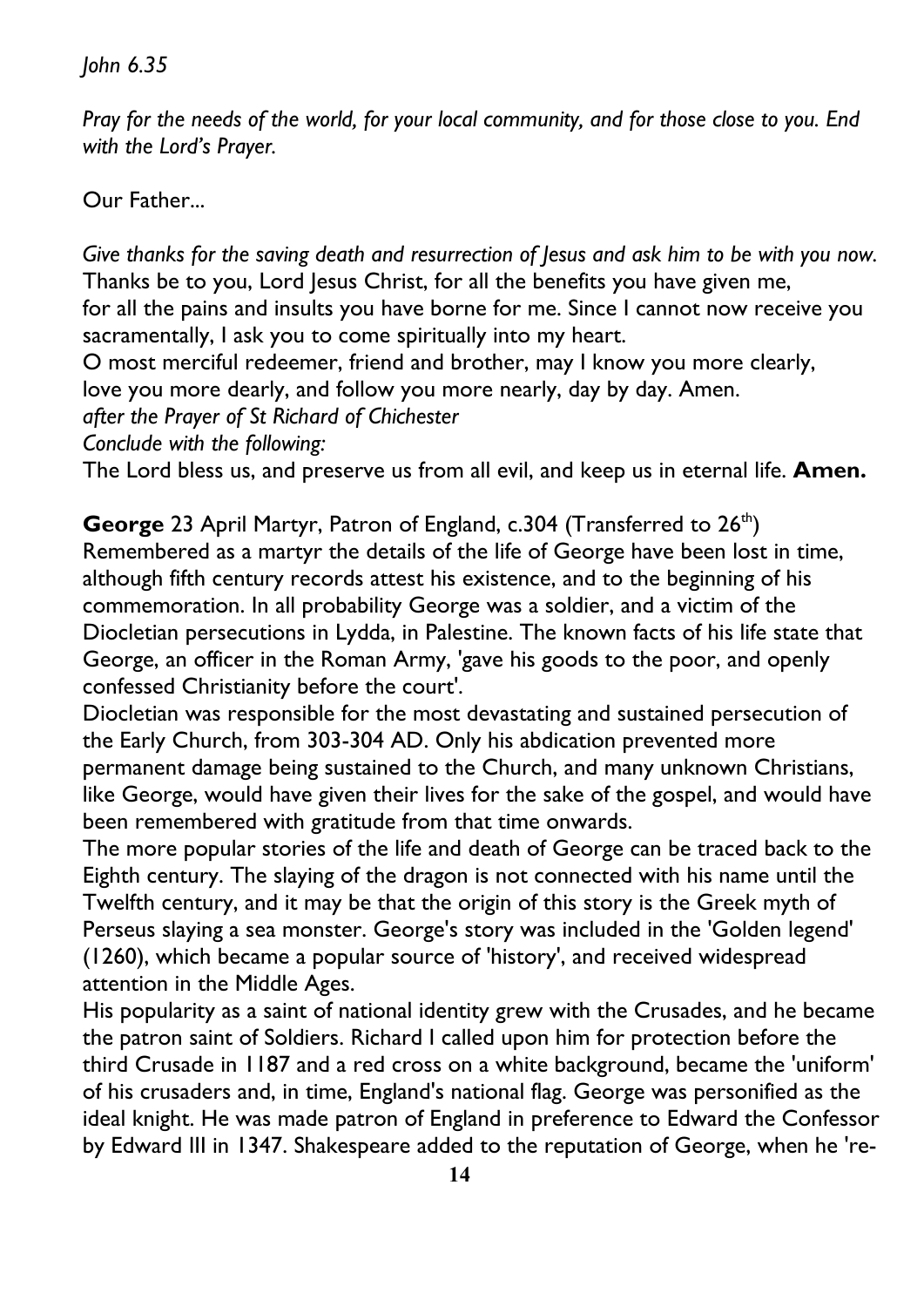created' Henry V's speech before the battle of Agincourt (1415) in which St George is invoked as a powerful ally of king and nation:

Follow your spirit; and upon this charge,

Cry, 'God for Harry, England and Saint George!'

Henry V, Act III, Scene i

**Mellitus** 24 April Bishop of London, first Bishop at St Paul's, 624 Mellitus, born of a noble family, was first a monk, and then abbot of a monastic community at Rome. He led the second group of monks sent by Pope Gregory the Great to evangelize Britain in 601.This group was sent to support the work of Augustine of Canterbury, who had been given the responsibility for the mission to the Anglo-Saxons earlier in 597. Mellitus was consecrated by Augustine in 604/5 as the first Bishop of the East Saxons and was based in London.

After an inauspicious start, Augustine's and Mellitus' missionary activity was modified by Gregory the Great. He instructed Mellitus to use the old Saxon temples as places of Christian worship. He was only to cleanse the temples and to remove the Saxon idols, not completely destroy them. As a result the Saxon temples became Christian places of worship, and old Saxon feast days were re-directed towards Christian celebrations. Bede reports that the Pope declared 'If the people are allowed some worldly pleasures . . . they will more readily come to desire the joys of the Spirit'. This instruction to Mellitus radically altered missionary endeavour throughout the Saxon regions, and had a profound effect on the spread of the gospel.

At the end of the sixth century Britain was a collection of independent Anglo-Saxon kingdoms – the Heptarchy. The southern parts of Britain were receptive to the particular form of Christianity spread by the Church of Rome. The rest of the country was more responsive to Celtic Christian influence. In spite of their similarities, political emphasis and difficult relationships led to division. Two key areas of Britain, Kent and East Anglia, proved to be a stronghold for the Roman interpretation of Christianity, yet it was with these areas that Mellitus was to encounter difficulty.

In 604 Mellitus was involved in a dispute with new kings of both Kent and the East Saxons who once enthroned ceased practising Roman Christianity and reverted to paganism instead. However, they both still demanded that Mellitus perform the Eucharist for them. This was unacceptable to Mellitus, and he refused. Accordingly he was banished from their kingdoms and he fled to Gaul in 616. He returned in 619 and in the same year became the third Archbishop of Canterbury.

A staunch follower of Roman Christianity, Mellitus attempted to secure the dominance of this interpretation of the faith in southern Britain, and stood against syncretism in the face of great pressure.

**The Seven Martyrs of the Melanesian Brotherhood** 24 April The Seven Martyrs of the Melanesian Brotherhood, Solomon Islands, 2003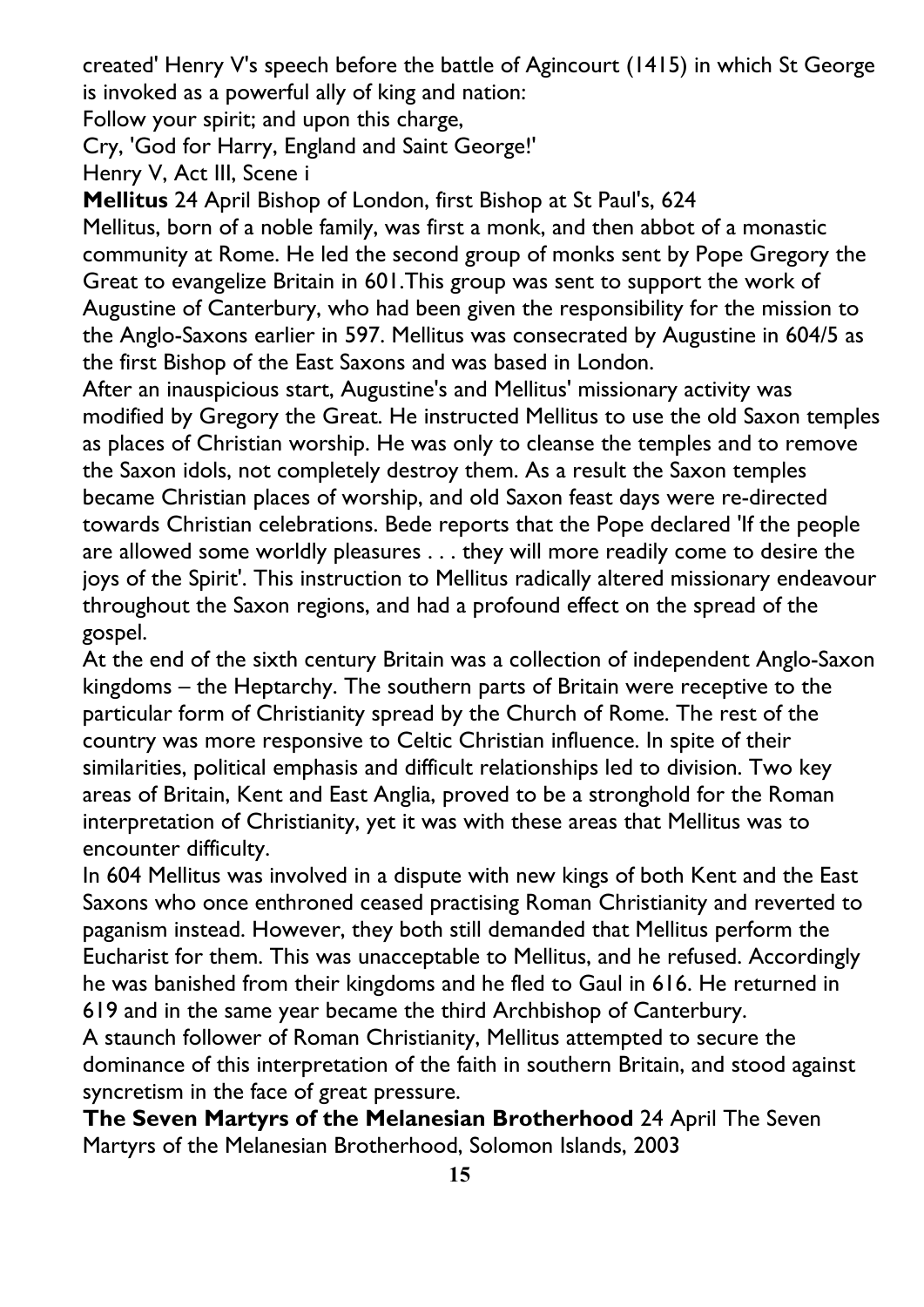The Melanesian Brotherhood was founded in 1925 by Ini Kopuria (see 6 June) as a lay brotherhood of young men who took vows for a specific period of time and engaged in prayer, mission and service. The Brotherhood, initially established on Guadalcanal, quickly spread throughout the Province of Melanesia (the Solomon Islands and Vanuatu) and even beyond, to Fiji and Australia.

The Brotherhood was influential in helping to resolve a violent period of ethnic conflict in the Solomon Islands in 1999-2000 and took part in the disarmament process. But one rebel leader, Harold Keke, refused to sign the peace agreement of 2000 and continued his campaign of violence and intimidation. Undeterred, the Brotherhood continued to work for peace. But this peacemaking came to a violent conclusion when Brother Nathaniel Sado was kidnapped, tortured and killed by the rebels. On Easter Day 2003 news was broadcast on the national radio from an eyewitness, reporting that Brother Nathaniel had been beaten to death by Keke's militants.

Six other Brothers set off from the capital, Honiara, on 23 April to find out what had happened. Knowing what the outcome might be, the Assistant Head Brother of the Melanesian Brotherhood, Robin Lindsay, went with five other brothers – Francis Tofi, Alfred Hill, Ini Paratabatu, Patteson Gatu and Tony Sirihi – aiming to find Brother Nathaniel and, if he was indeed dead, to bring his body home for burial. For over three months the community waited day and night, hoping and praying for their safety. In June the situation became even worse when five Novices and two Brothers in the neighbouring district of Mbanbanakira were also taken hostage. Eventually they were released but what was worrying was that during their captivity none of them had seen any sign of the original six Brothers. Then their worst fears were confirmed. When the Regional Assistance Mission arrived in the Solomon Islands with troops from Australia, New Zealand, Papua New Guinea and Fiji Keke surrendered and confirmed that all seven Melanesian Brothers had been killed. In fact three were killed when they had first arrived (on 24 April), the others a day later, after being tortured. The bodies of the seven martyrs were recovered and reinterred at the mother house of the Melanesian Brotherhood in the autumn. Their funerals, attended by crowds in the tens of thousands, saw an extraordinary outpouring of popular grief and affection, and their example of costly love has done much to heal the community divisions within the islands.

In February 2004 the Brotherhood was presented with the first prize in the regional category of the Pacific Human Rights Awards 'for its sacrifice above the call of duty to protect the vulnerable and build peace and security in Solomon Islands during the civil conflict and post-conflict reconstruction'.

## **Christina Rossetti** 27 April Poet, 1894

Christina Rossetti, the youngest member of a remarkable artistic Anglo-Italian family, was born in London in 1830. A devout Anglican from an evangelical background, Christina and her sister became greatly influenced by the Tractarians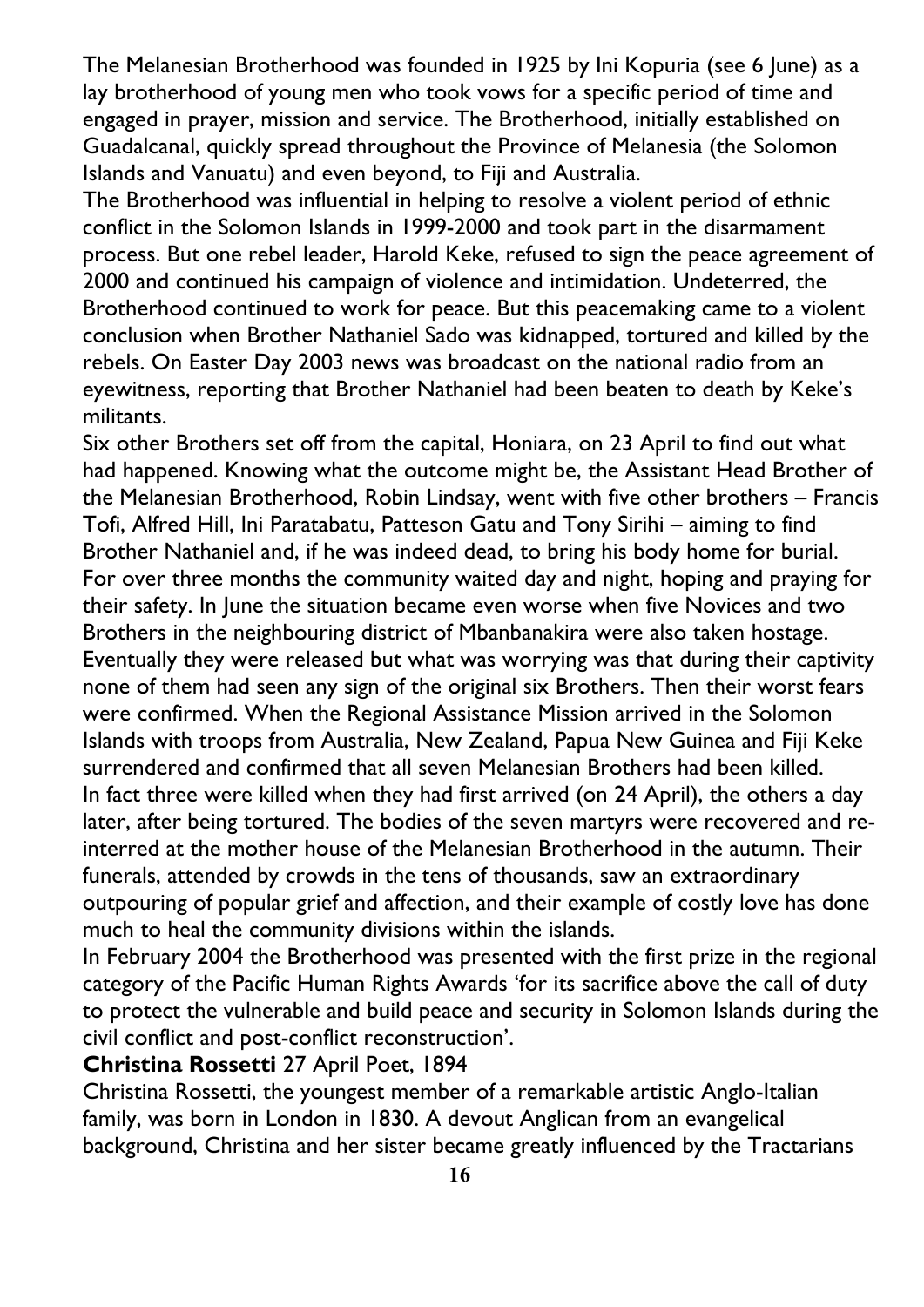and her sister Maria eventually entered the sisterhood of All Saints', Margaret Street.

Some of Christina's earliest work, written under the pseudonym 'Ellen Alleyne', was published in The Germ, the organ of the pre-Raphaelite Brotherhood. Her poetry reflected her Christian faith and also a pervading sense of melancholy, both strong facets of her character. She also wrote fantasy poems and pieces for children, for example her 1862 work, Goblin Market. But this can also be interpreted as a religious allegory with themes of temptation, sin and redemption clearly apparent. She gave up the prospect of marriage for religious reasons. She broke off her engagement to James Collinson in 1850 when he became a Roman Catholic and in 1866 she turned down a proposal from James Bagot Cayley. Not surprisingly the themes of renunciation of earthly love and the habitual Victorian concern with death are also recurring themes, particularly in her later poetry. Her poetry is recognized by critics as having a high degree of technical perfection and encompasses a wide range of styles and forms. Two Christmas carols, In the bleak mid-winter and Love came down at Christmas, remain popular today and are in many hymn books. At one point she was considered as a possible successor to Tennyson as Poet Laureate.

When her father's failing health and eyesight forced him into retirement in 1853, Christina and her mother attempted to support the family by starting their own school, but it was a short-lived venture. Her brother Dante's breakdown in 1872 and death ten years later affected her deeply. She herself suffered from chronic illhealth in later life and became something of a recluse. She developed cancer in 1891 and died three years later. Shortly before her death she published the poem 'None other Lamb', later put to music as a hymn:

None other Lamb; none other name,

None other hope in heaven or earth or sea,

None other hiding-place from guilt and shame,

None beside Thee.

My faith burns low, my hope burns low,

Only my heart's desire cries out in me,

By the deep thunder of its want and woe,

Cries out to Thee.

Lord, Thou art life, though I be dead,

Love's fire Thou art, however cold I be:

Nor heaven have I, nor place to lay my head,

Nor Home, but Thee.

**Peter Chanel** 28 April Missionary in the South Pacific, Martyr, 1841

Born of humble parentage at Cuet in the Ain department of France in 1802, Peter Chanel was ordained priest in the Roman Catholic Church in 1827. Routine parish ministry occupied him for some years, but his imagination was fired by reading the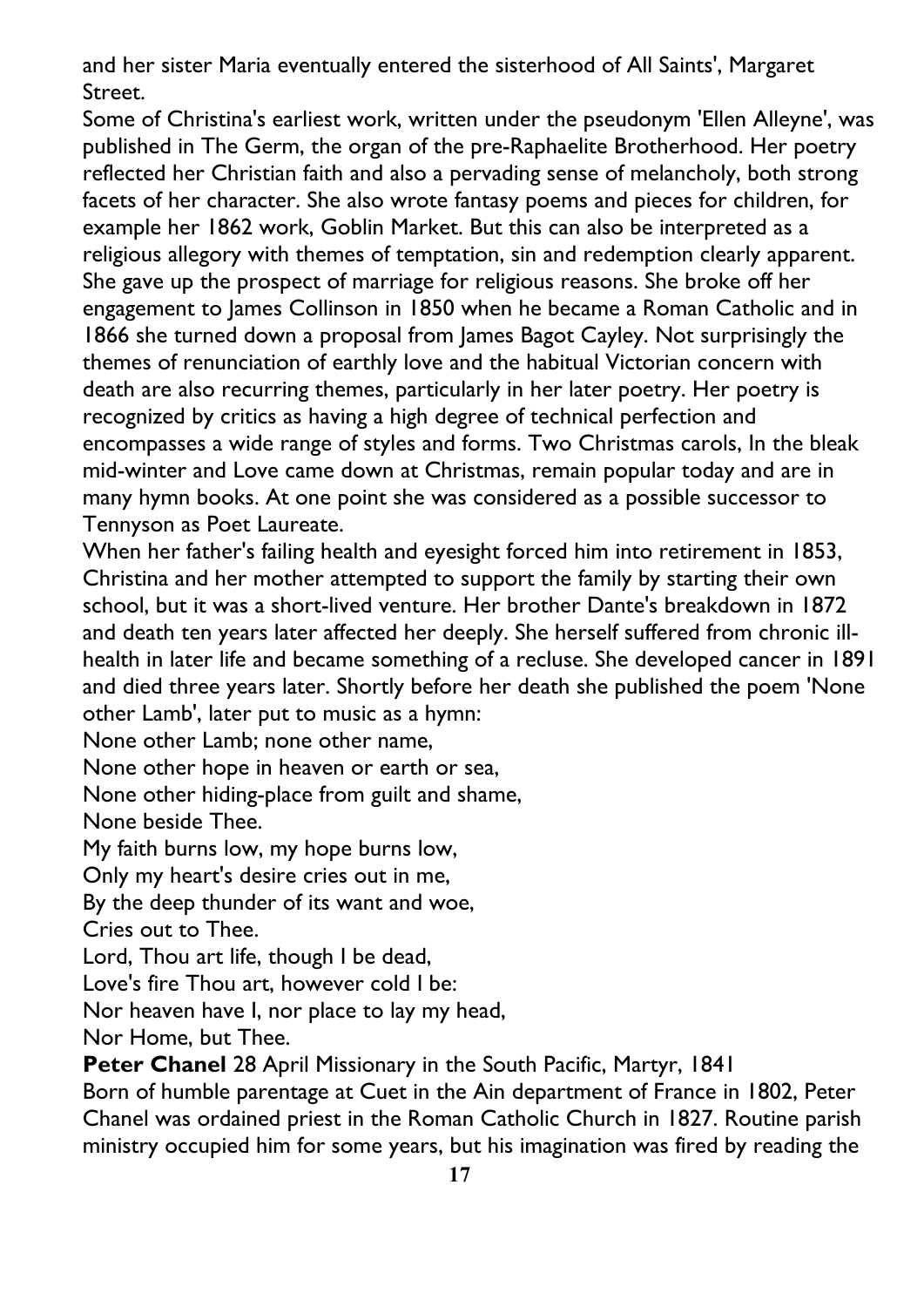letters of missionaries in far-away lands and in due course he himself offered for missionary service, joining the Society of Mary (the Marists) in 1831. In 1836 he embarked for the South Pacific.

He was assigned by his bishop to the island of Futuna, in the New Hebrides (today Vanuatu) and landed in 1837, the first Christian missionary to set foot there. In common with many Pacific islands cannibalism and endemic inter-tribal warfare had reduced its population to a few thousand by the time Chanel landed there. Despite the difficulties of mission work among such savagery, Chanel laboured faithfully amid the greatest hardships, learning the native language, attending the sick, baptizing the dying and gathering around him a small band of Christian converts and a larger group who were being taught the rudiments of the Christian faith. European missionaries were always vulnerable in such situations but Niuliki, the chief, initially gave Chanel his support and even declared him 'taboo', so that he was not harmed; but his attitude changed when he saw the decline of tribal religion and, what was even worse, the conversion of his son and daughter.

With the chief's apparent agreement, a plot against Chanel was put into practice by Musumusu the Prime Minister. At dawn on 28 April, 1841 the mission compound was attacked and after a number of the converts who were caught unawares were wounded, Chanel's hut was attacked and he was battered to death, his head being split by a blow from an adze.

But as so often, before and since, the blood of the martyrs proved to be the seed of the Church and two Marist missionaries resumed Chanel's work the following year with remarkable results. At the same time Chanel's remains were exhumed and taken back to France. Chanel was beatified by Pope Leo XIII in 1889 and is revered in the Roman Catholic Church as the proto-martyr of Oceania, though in fact his death took place some eighteen months after the martyrdom of John Williams of the London Missionary Society at Dillon's Bay on the nearby island of Erromanga. **Catherine of Siena** 29 April Teacher of the Faith, 1380

Born at Siena in Italy in 1347 Catherine was the 23rd of 25 children. From an early age she was known to want to lead a life of prayer and penance, despite opposition from her parents and family. She refused marriage, and instead opted for a life of solitude. She joined the Dominican order as a Tertiary (lay volunteer) at the age of 16. She lived in solitude for three years, until she felt a call to leave her seclusion and care for the poor.

As Catherine became involved for caring for the sick, a diverse group of followers, both men and women, clerical and lay, gathered around her. This group soon became known for their desire for reform of the Church, their call for a life of total devotion to God, and their focus upon the crucified Christ. Unsurprisingly this group attracted criticism as well as praise wherever they went.

Catherine was a great correspondent, but had to dictate all her letters as she never learned to write herself. She wrote a 'Dialogue' in which explained her beliefs and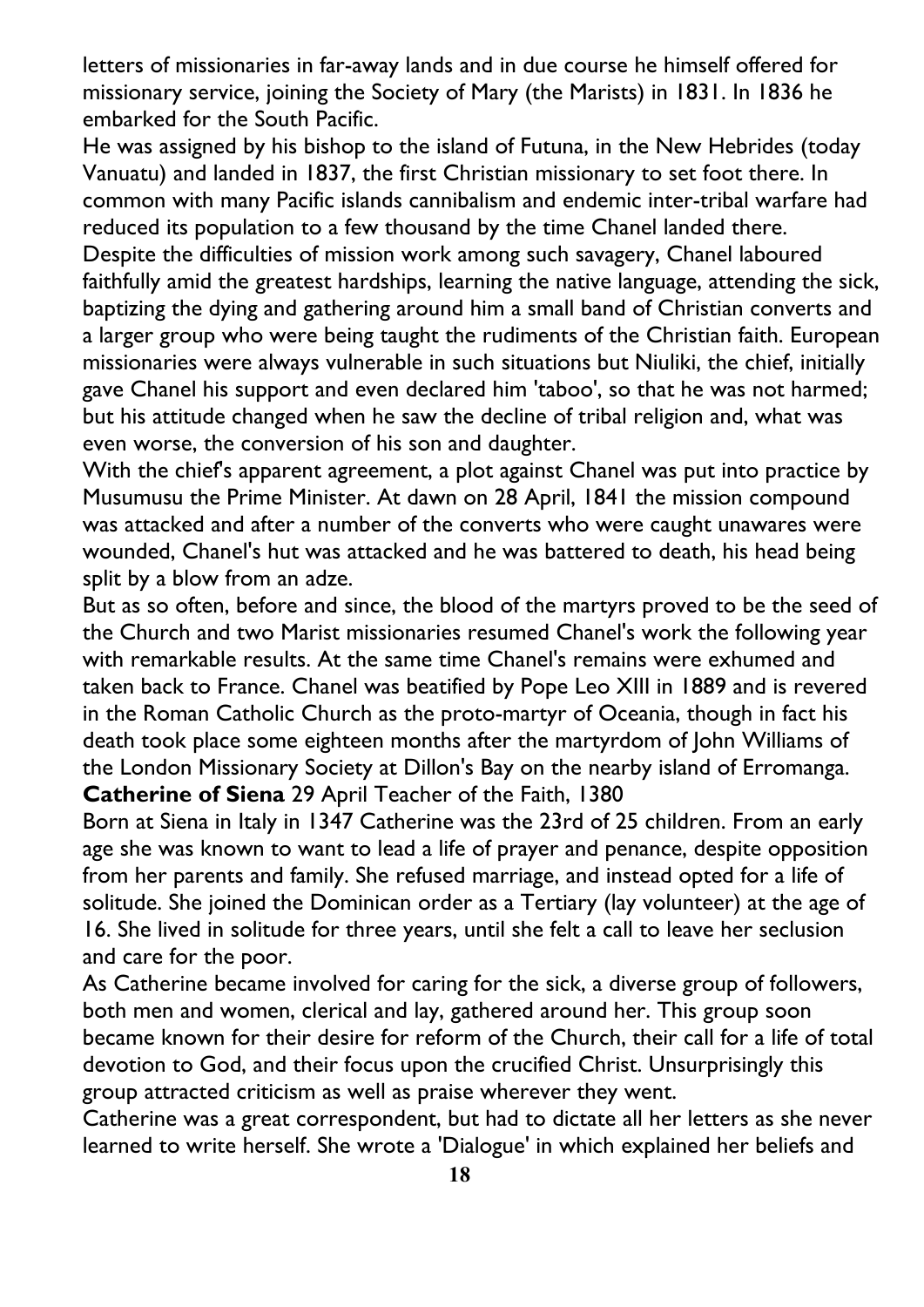expounded the sense of devotion to the crucified Christ that so ordered her life. This work was dictated to others when she was in a state of prayer and ecstasy. Eventually, as her calls for reform went unheeded, Catherine became more and more involved in the political life of the Church. She acted as a peacemaker between Church and State when relationships deteriorated. The schism of 1378, when rival popes were elected after the death of Gregory XI, saw Catherine attempting to intervene and bring clarity to the situation. She supported Urban as the genuine Pope, although she was not unafraid to challenge him on his more extreme and unbending attitudes to the Avignon papacy.

She died, of a stroke in 1380, before the papal split was resolved. Her devotion to Christ is evident throughout her 'Dialogue':

The soul begins to lose fear, knowing that fear alone is not sufficient to give eternal life. And so the soul proceeds, with love, to know itself and God's goodness within, and begins to take hope in God's mercy in which the heart feels joy. Sorrow for grief, mingled with the joy of hope in mercy, causes the eye to weep, and these tears issue from the very fountain of the heart.

The 'Dialogue' of St Catherine of Siena

**Pandita Mary Ramabai** 30 April Translator of the Scriptures, 1922 Born into a high-caste Indian family in South Kanara in 1858, Ramabai was taught Sanskrit by her father, an expert on the language. But she lost both her parents during a pilgrimage to South India in 1874 and had to fend for herself, travelling with her bother to sacred Hindu shrines, where she recited Sanskrit poetry to the crowds. She ended up in Calcutta and it was there that she was accorded the then novel title of Pandita ('mistress of learning'), so unusual in Indian culture was an educated woman with such linguistic skills.

She challenged traditional Indian culture by making calls for female emancipation and by marrying a man of a lower caste. But her marriage was short-lived and she was left a widow with no status and with a small child to care for. This experience gave her an insight into the sufferings of Hindu women and widows less privileged than herself.

In Bengal she encountered Christian believers and finding that Hinduism, with its expectation of resigned suffering was no help to her, studied the Bible and Christianity. At the same time she opened welfare and education centres and campaigned to improve the political situation of widows and women in general. Invited to England by Anglican nuns – the Wantage Sisters – for further education, she and her daughter were baptized there.

Returning to India she continued her work, extending it to unmarried mothers and young girls. She was criticized by Hindus for denying her roots and by Christians because conversion of the people she worked with was not a major priority. She had no time for denominational in-fighting and based her faith on the Jesus of the Bible and sought to express it in an authentically Indian way.